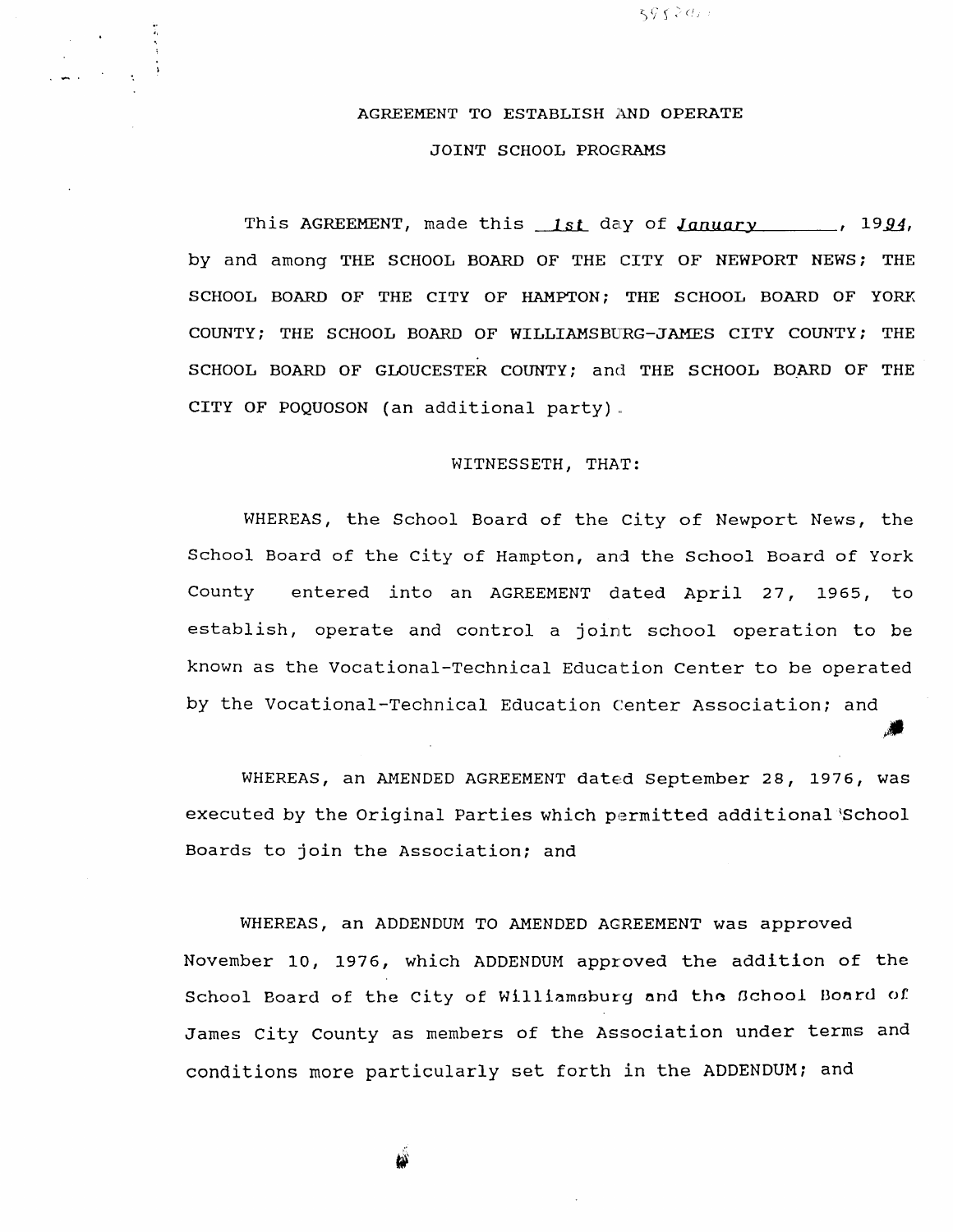WHEREAS, the AGREEMENT was further amended by an undated ADDENDUM TO AMENDED AGREEMENT which amended Sections IV and V of the AMENDED AGREEMENT; and

WHEREAS, the School Board of Poquoson joined the Association on August 25, 1987; and

WHEREAS, the participating members amended and restated their agreement to operate the joint school organization pursuant to an AGREEMENT TO ESTABLISH AND OPERATE A JOINT SCHOOL PROGRAM dated November 24, 1992; the Vocational-Technical Education Center was named New Horizons Technical Education Center to be operated through a New Horizons Technical Education Center Association (hereafter jointly referred to as "New Horizons"); and

WHEREAS, the School Board of the City of Newport News, the School Board of the City of Hampton, the School Board of York County, the School Board of Williamsburg-James City County, the School Board of the City of Poquoson and the School Board of Gloucester County have entered into an agreement to establish, operate and control a joint school operation to be known as the Peninsula Area Cooperative Educational Services (hereafter referred to as "PACES"); and

WHEREAS, PACES may pursue selected educational programs through the cooperative efforts of several school boards; and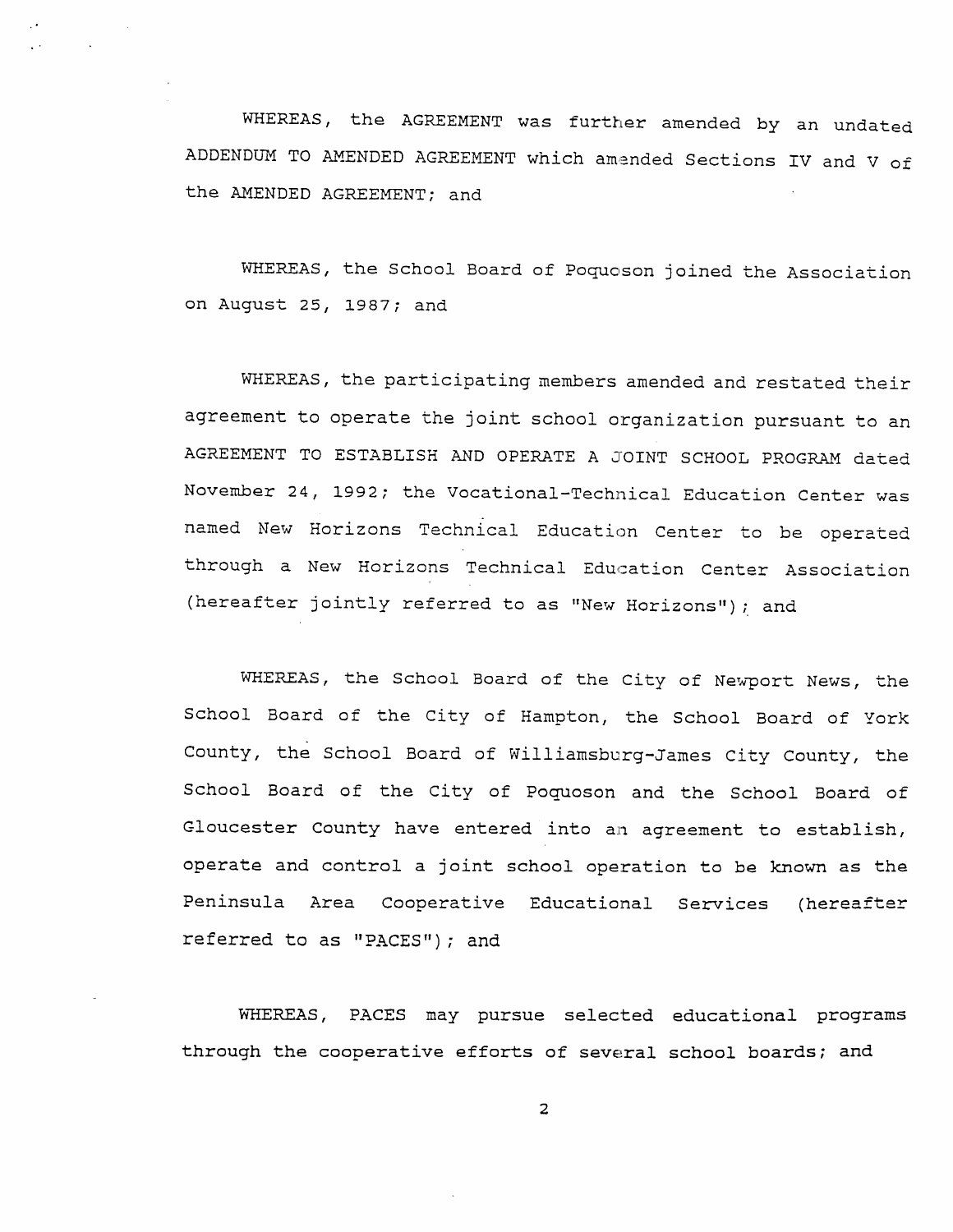WHEREAS, the PACES Board, the New Horizons Board, and each of the separate school boards listed above have agreed that the separate PACES and New Horizons operations ought to be reorganized in such a way as to make PACES a component of New Horizons; and

WHEREAS, the School Board of the City of Newport News, the School Board of the City of Hampton, the School Board of York County, the School Board of Williamsburg-James City County, the School Board of Poquoson (an Additional Party in the New Horizons program), and the School Board of Gloucester County wish to amend and restate their agreements to operate joint school operations under the name New Horizons Regional Education Center through a New Horizons Regional Education Center Association.

## NOW, THEREFORE:

For and in consideration of the joint contribution of services and monies toward the operation of the aforesaid 'vocational and technical education programs and other cooperative efforts for joint school programs, the School Board of the City of Newport News, the School Board of the City of Hampton, the School Board of York County, the School Board of Williamsburg-James City County, the School Board of the City of Poquoson, and the School Board of Gloucester County do hereby agree to the following AGREEMENT TO ESTABLISH AND OPERATE JOINT SCHOOL PROGRAMS which AGREEMENT shall revoke and replace the previous AGREEMENTS, AMENDMENTS and ADDENDA entered into by the above named parties.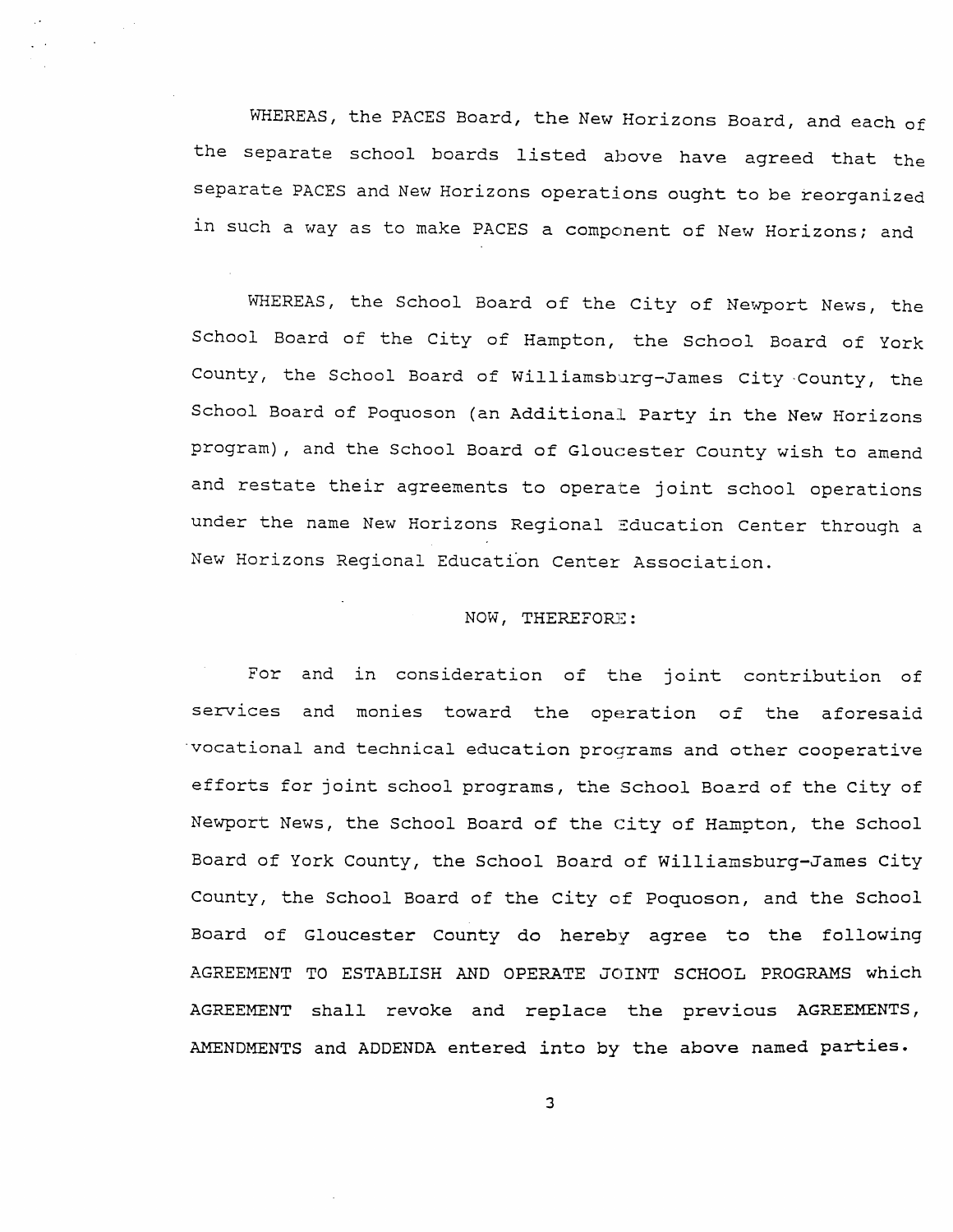I. The general agreement and organizational structure shall be as follows:

The Parties hereto agree to operate the New  $A$ . Horizons Regional Education Center (the Center) under the control of the New Horizons Regional Education Center Association (the Association). This Association shall be  $\mathsf{a}$ nonprofit, unincorporated association and it shall operate the Center as an education program.

The membership of this Association shall be B. composed of the School Board of the City of Newport News; the School Board of the City of Hampton, the School Board  $C \stackrel{=}{=}$ Williamsburg-James City County, the School Board of York County, the School Board of the City of Poquoson, the School Board cf Gloucester County, and the School Boards of any Additional Parties which become Parties under Paragraph II.

This Association shall be governed by a Boart  $\mathsf{C}$ . of Trustees (the Board).

 $1.$ Each School Board which is a party to this AGREEMENT shall be entitled to have one (1) representative elected from its membership to serve as members of the Board and one (1) representative to serve as an alternate. The alternate member for a Board may be the superintendent of such schocl division or the superintendent's designee.

 $2.$ School Boards which become Additional Parties shall be entitled to one (1) representative. Additional parties shall also be entitled to designate one (1) alternate

 $\frac{4}{3}$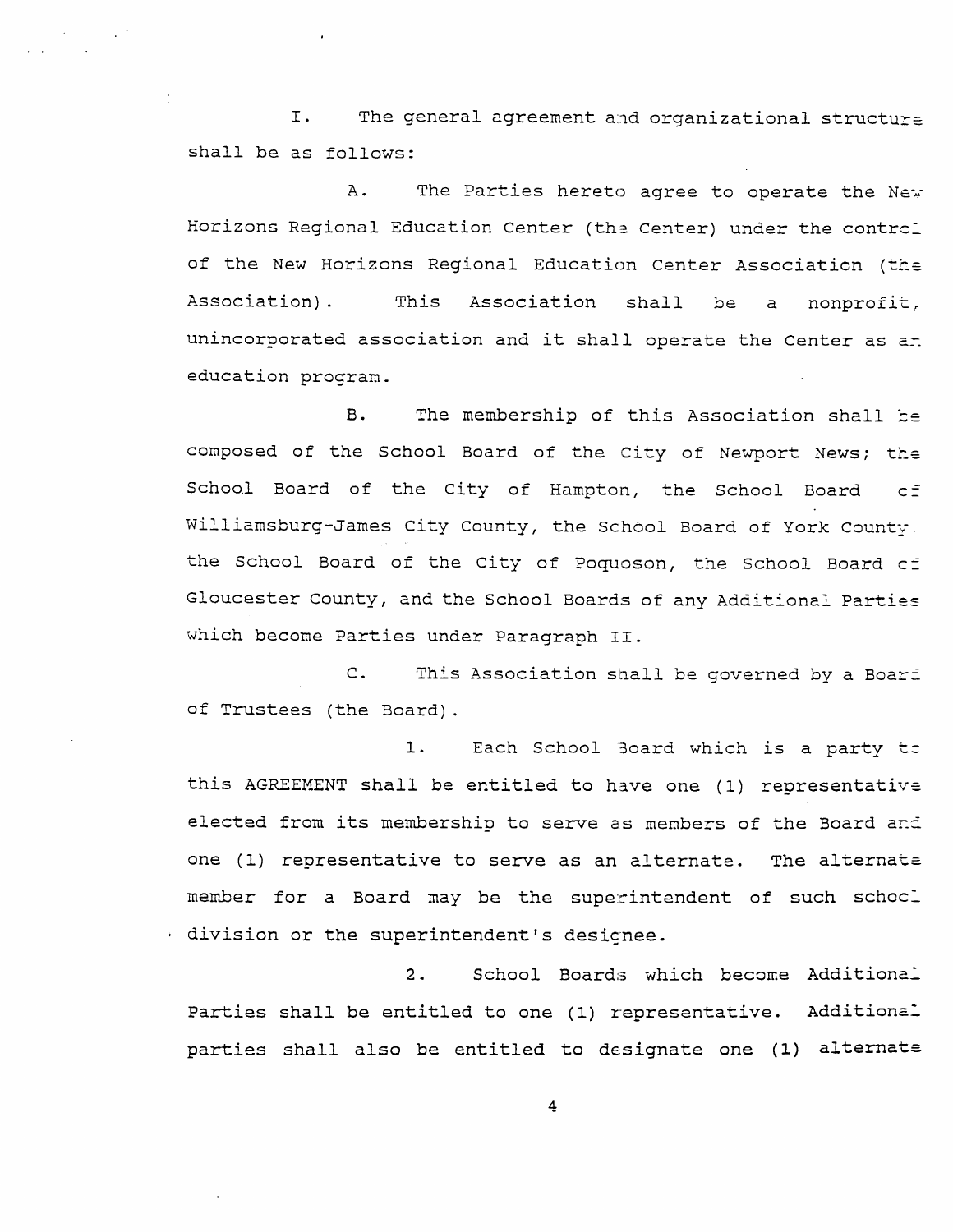representative, who may be the school division superintendent or the superintendent's designee.

The powers and duties of the Board of Trustees  $D$ . shall include the following:

To adopt such bylaws as are necessary for  $1.$ the efficient operation of the Center provided that such bylaws shall not be inconsistent with the terms of this Agreement. The bylaws shall require that decisions on real estate or property investment matters be made by votes which are weighted in accordance with the percent of each member's property ownership in the affected property.

 $2.$ To establish and manage the business, property and affairs of this Association and to provide for the operation of the Center.

To make all decisions of policy and  $\overline{3}$ . employ all personnel necessary to carry out the purposes of this Association.

To determine, with such professional  $4.$ advice as it deems necessary or advisable, the curriculum, eligibility standards of students, and all other matters necessary to operate an efficient vocational technical education center, the Governor's School and other joint educational programs and services deemed appropriate.

To do all other things in the management  $5.$ of the business, property and affairs of this Association necessary to carry out its purposes.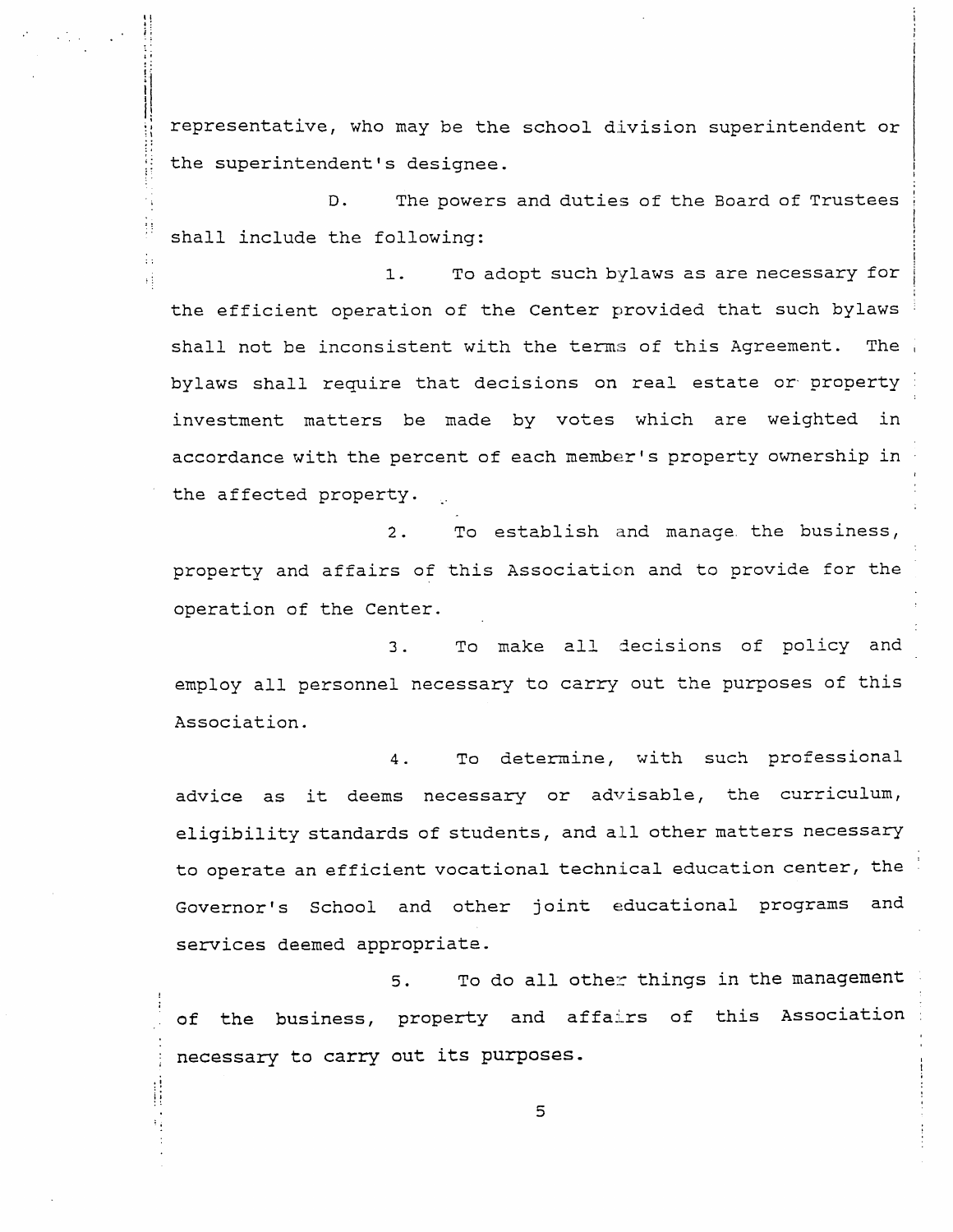6. To have such authority as may be provide under the laws of the Commonwealth of Virginia and the Rules and Regulations promulgated by the State Board of Education

II. The School Boards of other school divisions may become members of the Association by filing a written application with the Clerk of the Board and by sending a copy thereof to the Clerk of each of the Parties. For admission, an application must receive the affirmative vote of three quarters of the members of the Board present and voting at a regularly scheduled meeting of the Board. Any applicant who becomes a member of the Association under this paragraph must execute an addendum to this AGREEMENT and be bound by the terms hereof and shall be referred to as an Additional party or parties.

Any applicant which becomes a member of the Association under this paragraph, and which desires to participate in the Center's programs, agrees that within sixty (60) days after the Board accepts the applicant as an Additional Party, it shall submit an estimate of the number of students to be enrolled in the Center's programs during its first year as a member. That estimate shall be considered the enrollment for purposes of determining the Additional Party's initial contribution to funding for the Center's programs. At the conclusion of the first year, the Additional Party's financial contribution to the Center shall be established as a part of the budgeting process of the Association.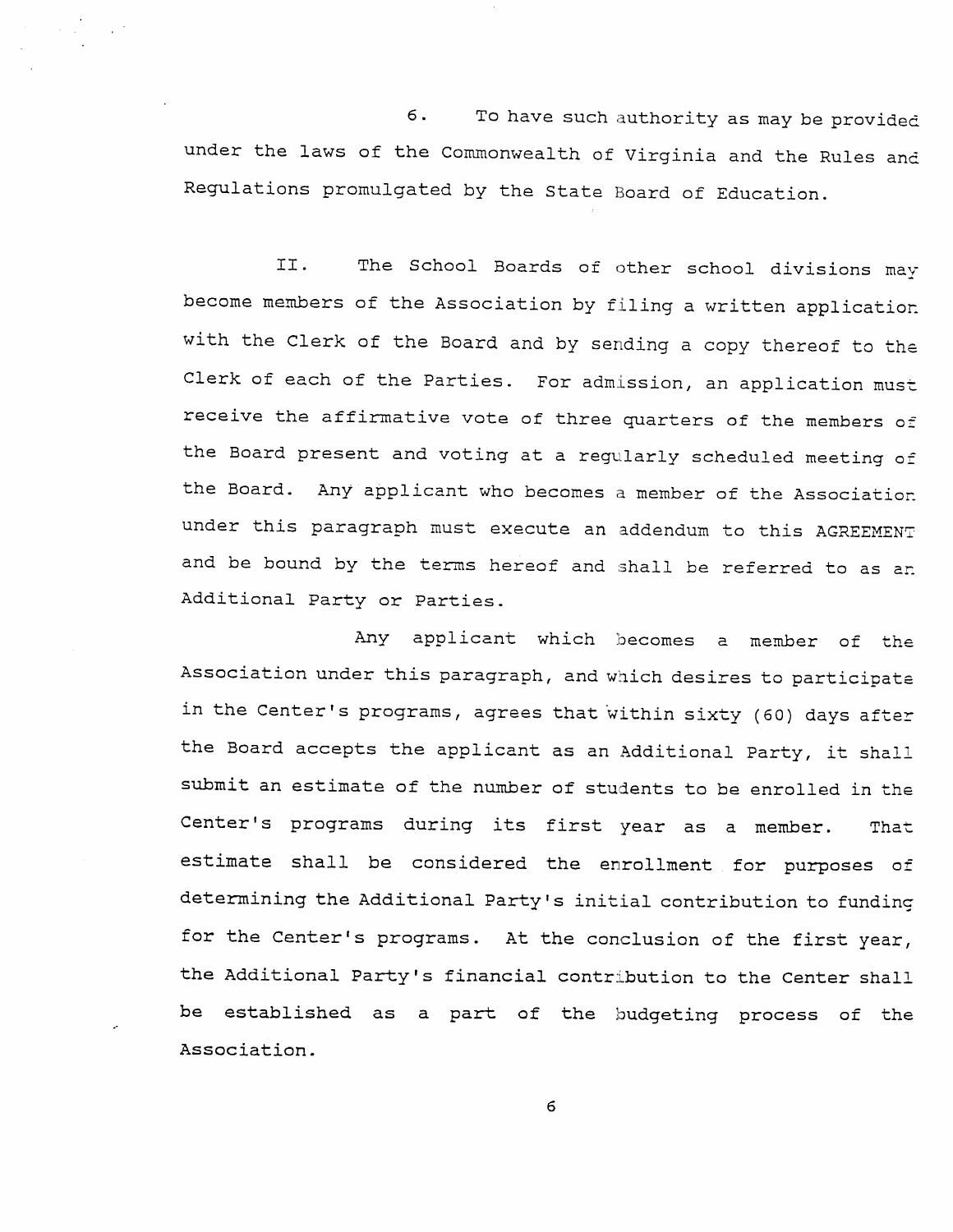III. All property, real or personal, now held or hereinafter acquired for the Center purposes, shall be held for the use of the Parties hereto. All property, real or personal, which is held by the Parties to this AGREEMENT at the date hereof or acquired prior to the addition of any Additional Party or Parties, shall remain the property of the parties hereto exclusively as their interests exist as of the date hereof. It is the general intent of this AGREEMENT that parties participating in this joint school operation hold an undivided fractional interest in property owned by the Association. This, however, may be modified by specific agreement among the parties. The percentage of the undivided fractional interest in property held by each Party shall be based upon the percentage of contribution by each such Party towards the acquisition of said property and towards all other nonoperating expenditures of the Center. Unless specifically agreed to otherwise, if any property is acquired after the addition of any Additional Party or Parties, such Additional Party or Parties shall contribute to the acquisition, and such Additional Party or Parties and all other parties at the time of acquisition shall hold an undivided fractional interest in such property held by each Original Party and by each Additional Party which shall be based upon the percentage of contribution by each such Party toward the acquisition of such property and toward all nonoperating expenditures of the Center.

IV. Property ownership and disposition shall be

 $\overline{7}$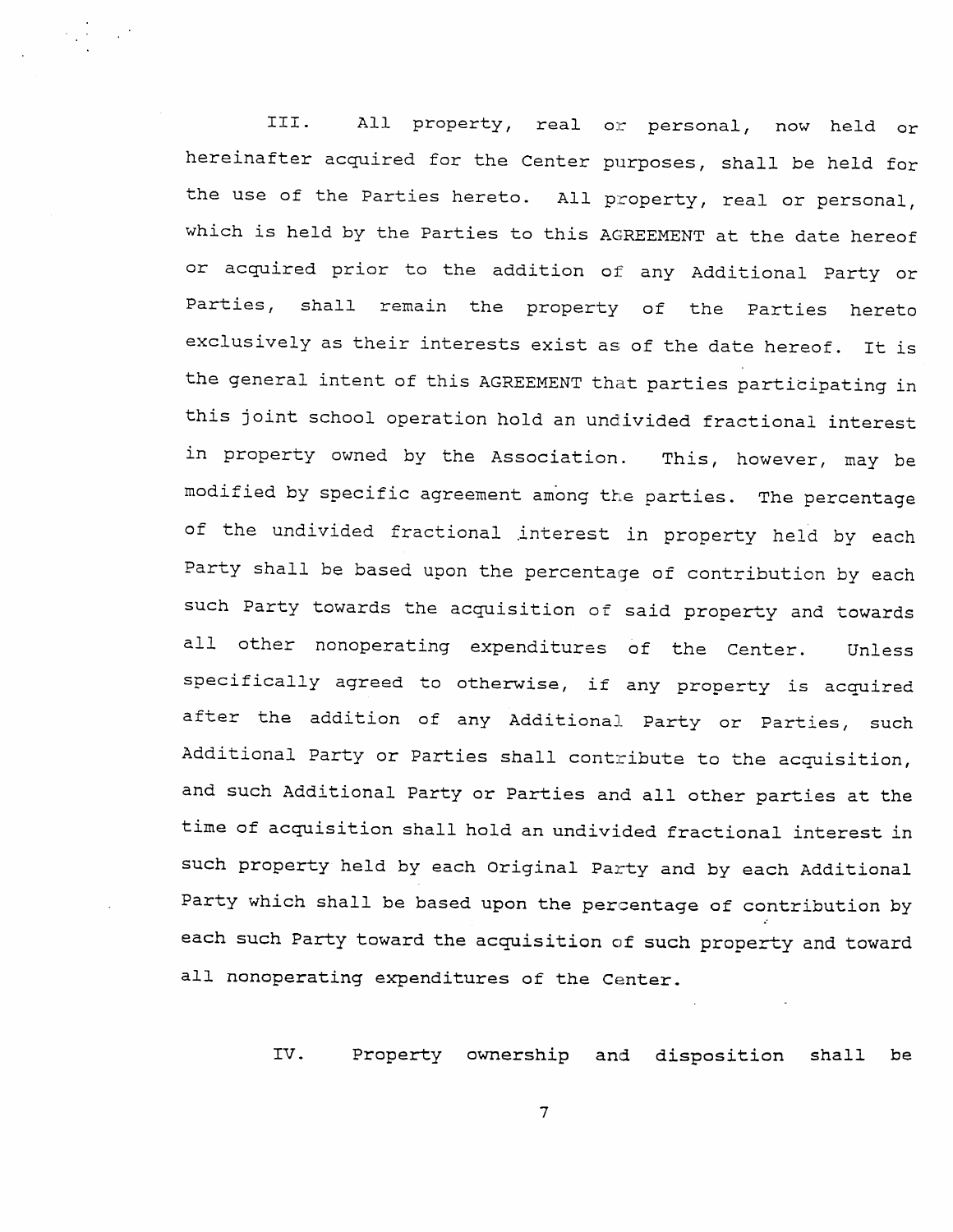governed by the terms of this Paragraph.

 $\mathcal{L}^{\text{max}}_{\text{max}}$  and  $\mathcal{L}^{\text{max}}_{\text{max}}$ 

A. The Parties hereto agree that their interests in the properties owned by the Association as of the date of this Agreement are as follows:

Property interests in the Woodside Campus  $\mathbf 1$ . for the Center are as follows:

> Hampton ........................... 29.23% Newport News ....................... 31.35% York County ........................ 21.50% Williamsburg/James City County ..... 17.92%

 $2.$ Property interests in the Butler Farm Campus are as follows:

| Newport News  47.37%                  |  |
|---------------------------------------|--|
| Hampton  37.90%                       |  |
| Poquoson  1.75%                       |  |
| Williamsburg/James City County  3.50% |  |
| York County  9.48%                    |  |

 $3.$ Gloucester County has no property interest in either the Woodside Campus or the Butler Farm Campus.

**B.** The Board shall be permitted to grant easements to public utilities provided that such easements do not substantially interfere with the uses of the properties owned by the Parties hereto.

Disposition of property shall be based upon a  $\mathsf{C}$ . vote weighted according to the percentage interest each Board has in the property affected.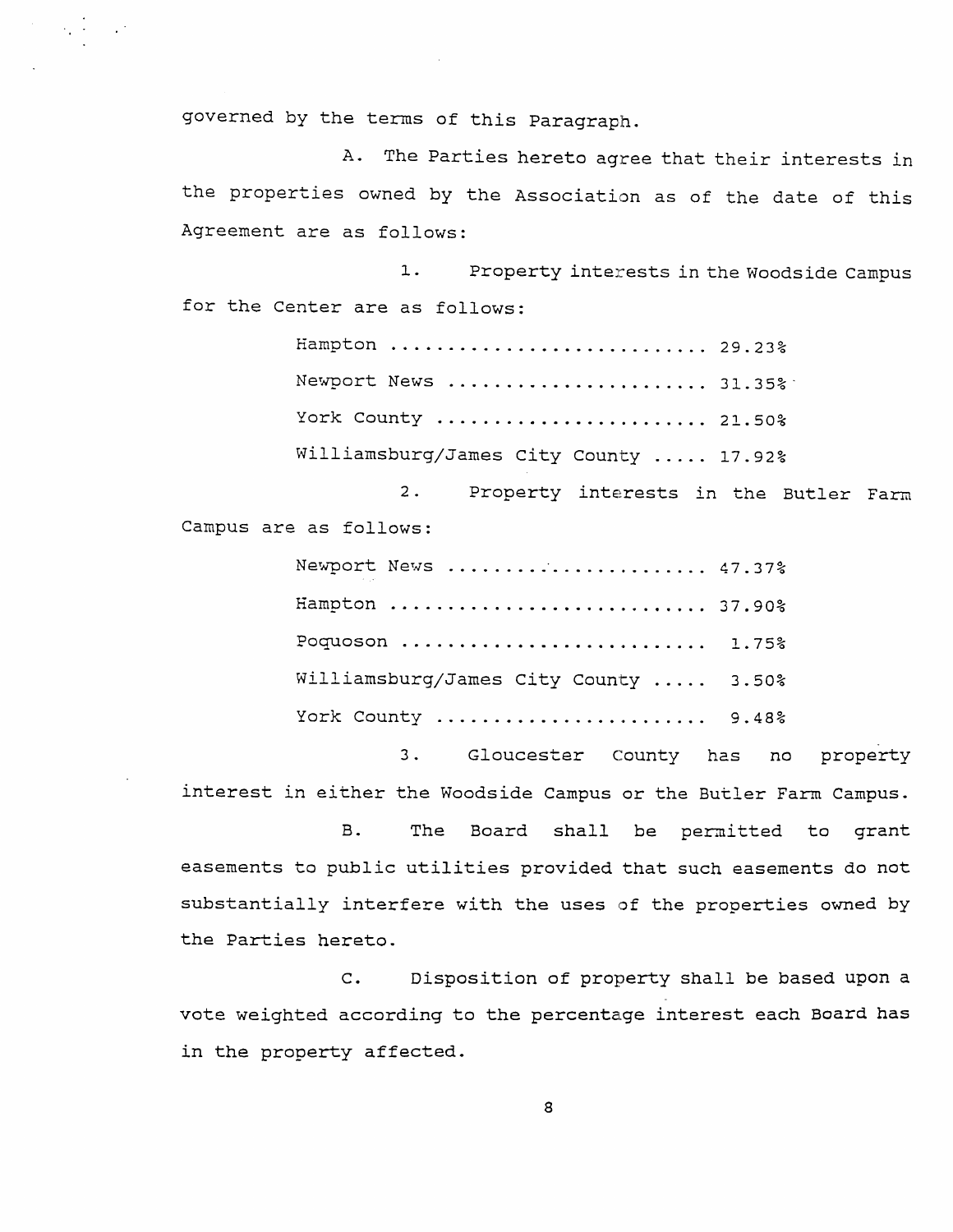V. Subject to their participation in various educational programs pursued by the Center, the Parties hereto and any Additional Party or Parties shall provide each year such funds as are necessary to establish, operate and maintain the New Horizons Regional Center.

 $\label{eq:2.1} \frac{1}{2} \sum_{i=1}^n \frac{1}{2} \sum_{j=1}^n \frac{1}{2} \sum_{j=1}^n \frac{1}{2} \sum_{j=1}^n \frac{1}{2} \sum_{j=1}^n \frac{1}{2} \sum_{j=1}^n \frac{1}{2} \sum_{j=1}^n \frac{1}{2} \sum_{j=1}^n \frac{1}{2} \sum_{j=1}^n \frac{1}{2} \sum_{j=1}^n \frac{1}{2} \sum_{j=1}^n \frac{1}{2} \sum_{j=1}^n \frac{1}{2} \sum_{j=1}^n \frac{$ 

 $\mathcal{F}(\underline{r})$ 

 $A$ . Contributions by the Parties hereto for each year commencing after June 30, 1994 and contributions by any Additional Party or Parties which participate in such programs shall be determined by the budgeting process undertaken by the Association and participating Parties.

 $1.$ A Committee of Superintendents of the participating parties shall be responsible for preparing an operating budget for the Board of Trustees. This budget shall be based upon an estimate of the numbers of students who would participate in each of the programs the Board has approved for the Association's educational purposes.

The Board shall approve the proposed  $2.$ operating budget not later than January 15th of each year. This budget shall specify the contributions suggested for each Party and shall be submitted to the School Boards of each participating School Board.

 $3.$ Each participating School Board shall approve the level of funding for the Association in accordance within the dictates of the budget process within its jurisdiction. A good faith effort shall be made by each participating Board to provide final, approved financial commitment figures as soon after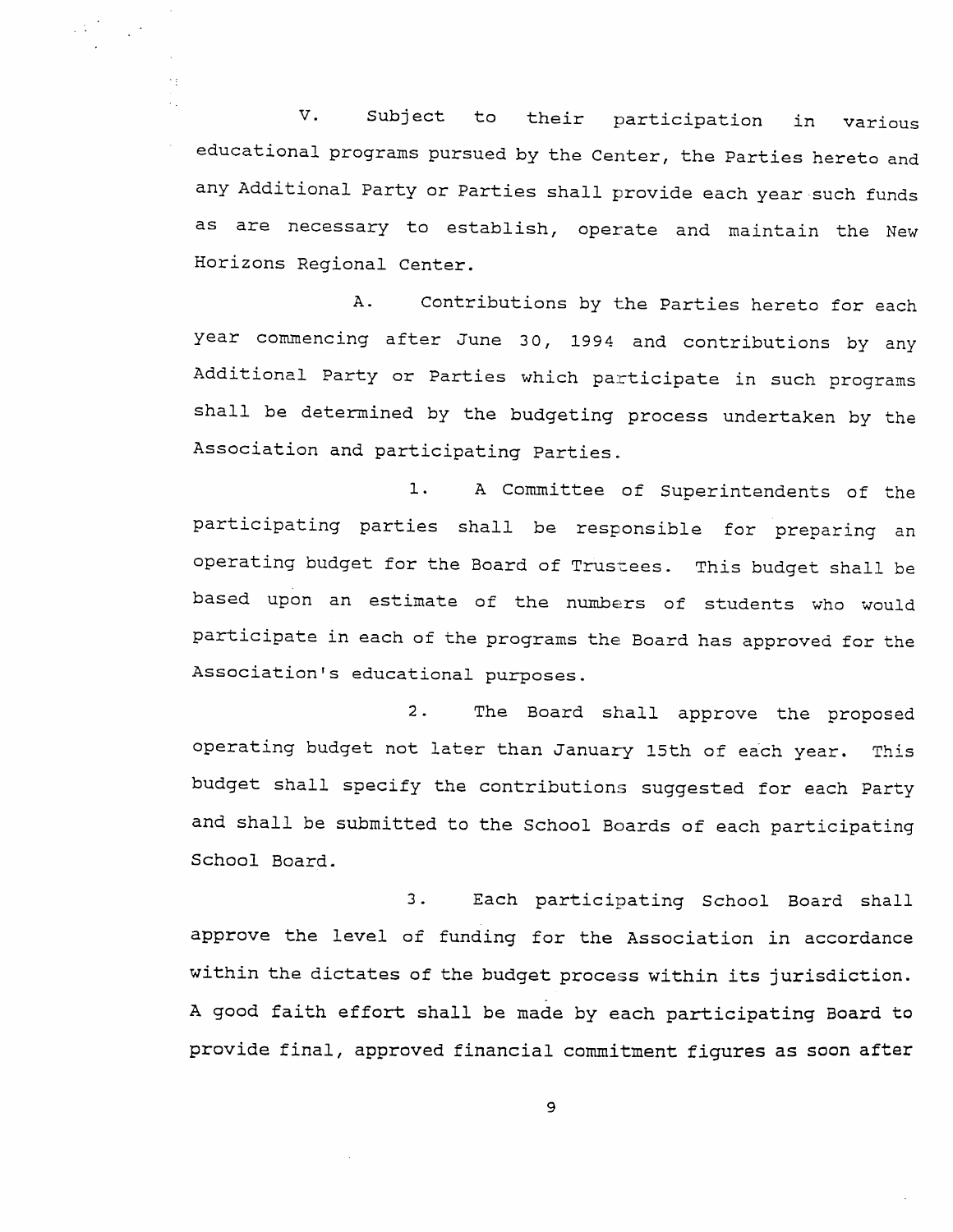May 15th of each year as is reasonably practicable.

4. Once the New Horizons Board has received the final financial commitments from each participating School Board, it shall finalize the Association's budget.

B. The board shall have the right and power to accept and expend as it deems appropriate any funds which may become available to or for educational purposes from any source whatsoever; provided, however, the Board shall not have the power to obligate the Parties to this AGREEMENT or any Additional Party or Parties or any one of the political subdivisions providing financial support to the Parties or Additional Party or Parties beyond the funds to be provided to the Board in accordance with this AGREEMENT.

VI. Any Party or any Additional Party to this AGREEMENT may withdraw from this AGREEMENT by giving written notice to the Clerk of the Board with a copy to all remaining Parties of intent to do same, prior to February 15th of the year next preceding the fiscal year in which the Party intends to withdraw, provided that prior to its withdrawal, the withdrawing party conveyed all its percentage undivided interest in all property, real or personal, acquired for the use of the Association held by said withdrawing party to the remaining titleholders as he hereinafter set out in subparagraph A. Upon withdrawal of a Party, no contributions made by it or on its behalf to the Association or in furtherance of the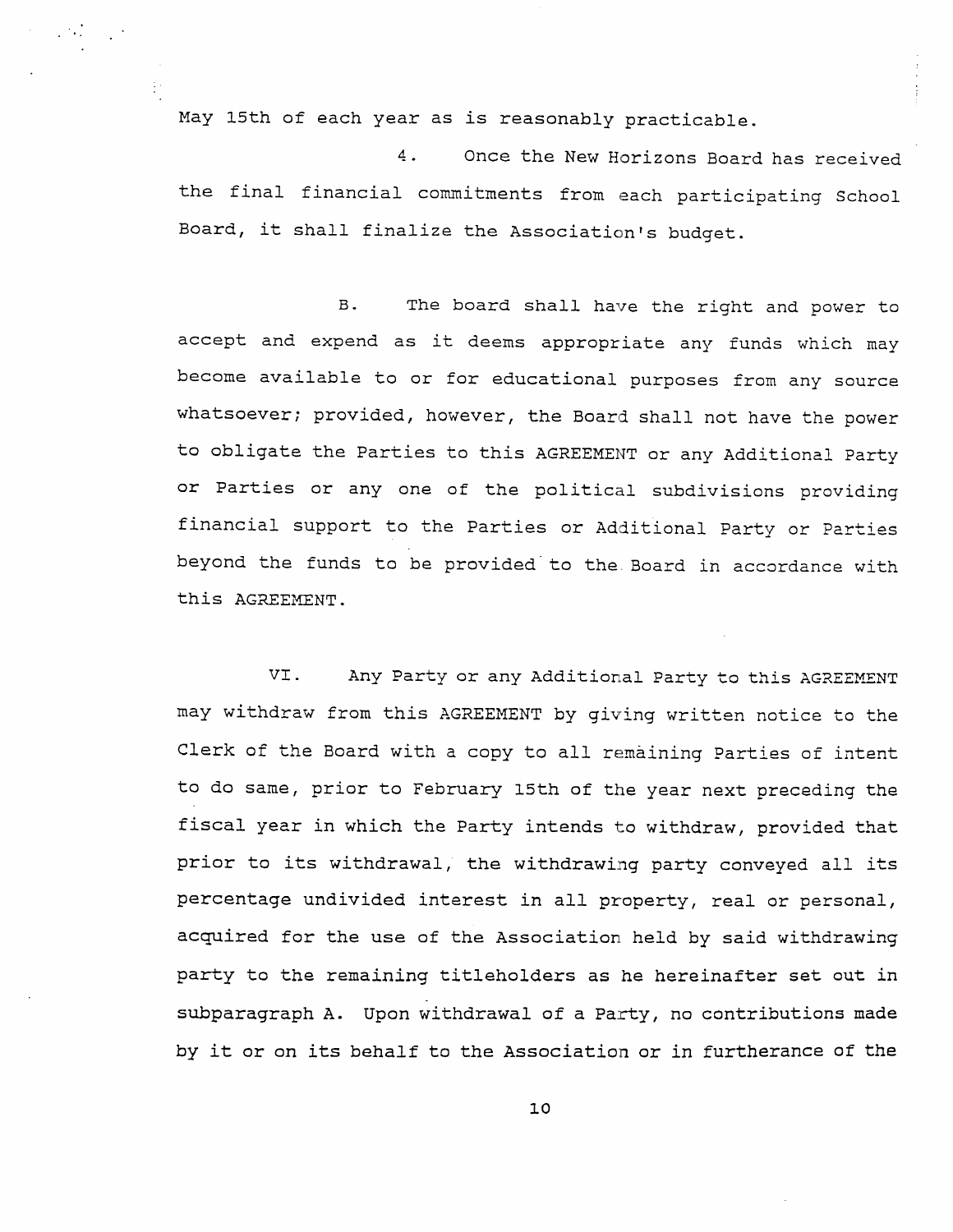purposes of the Association shalL be withdrawn except as hereinafter provided, and any Party withdrawing must, prior to withdrawal, complete its financial obligation for any funds obligated by the Association or in furtherance of the objectives of the Association prior to the withdrawal. Upon the withdrawal of any Party from this AGREEMENT, pursuant to the terms and conditions of this paragraph, all further obligations and duties of said withdrawing Party under this AGREEMENT shall cease.

A. The withdrawing Farty shall prepare and execute such documents as are necessary to transfer its interests in all property, real or personal, acquired for the use of the Association and held by said withdrawing Party or on its behalf. Said documents shall transfer the undivided fractional interest of the withdrawing party only to the remaining Parties which hold an undivided fractional interest in said property and said trans fer to the remaining Parties shall be proportional to the undivided interest in said property held by the remaining parties.

In the event of the withdrawal of any Party, it shall be paid a consideration by the remaining parties to this AGREEMENT for the property conveyed to the said remaining titleholders as follows:  $B<sub>-</sub>$ 

1. In the case of a withdrawing Additional Party, if withdrawal occurs within five (5) years of the date o: addition of such Party, then no consideration shall be paid for such property to be conveyed.

> For the withdrawal of one of the Parties 2 .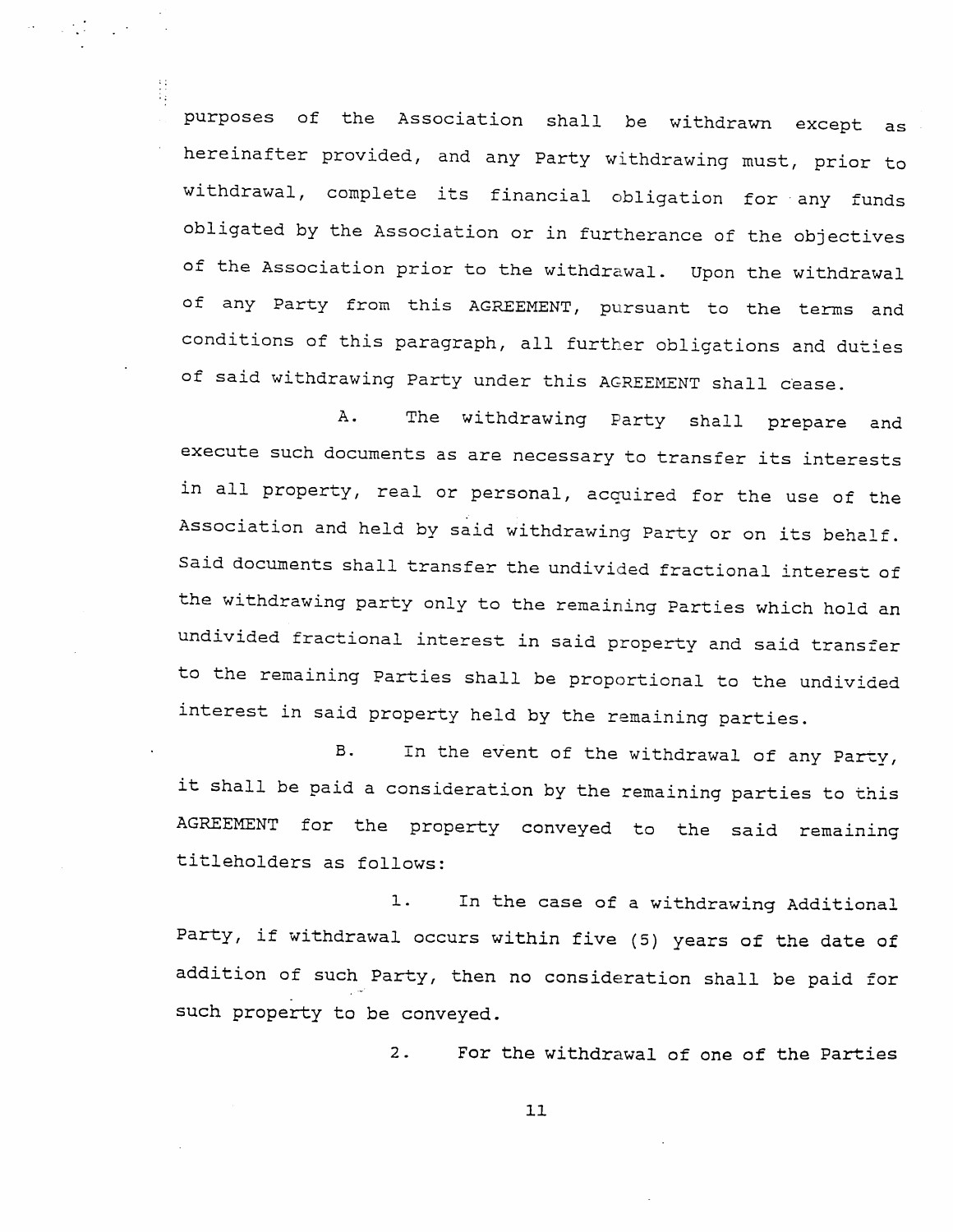hereto or if withdrawal of an Additional Party occurs more than five (5) years from said date established above, then the Party withdrawing shall receive a consideration equal to the percentage undivided interest of such withdrawing Party, as determined by Paragraph IV, of the fair market value at the date of withdrawal, as determined under the appraisal provisions of Paragraph VIII, of said property of which the withdrawing party holds an undivided fractional interest. Said consideration may be paid by the remaining Parties in yearly equal installments, without interest, over a period of seven (7) years.

 $C$ . withdrawing party. All withdrawal expenses shall be borne by the

VII. Should the Association terminate its operations by dissolution of the Association or by sale of its facilities, or in any other manner, then the assets held and owned. by the Association after payment of all liabilities will be distributed among the then existing members of the. Association on a prorata basis, according to the interest of each Party in the said assets. The Association may be voluntarily dissolved by the Board if a resolution to dissolve is adopted by a unanimous vote of the Board members present and voting.

VIII. At such tine as any Party or any Additional Party gives notice of withdrawal under Paragraph VI, all property held by the Parties and the Additional Party or Parties for Center

L2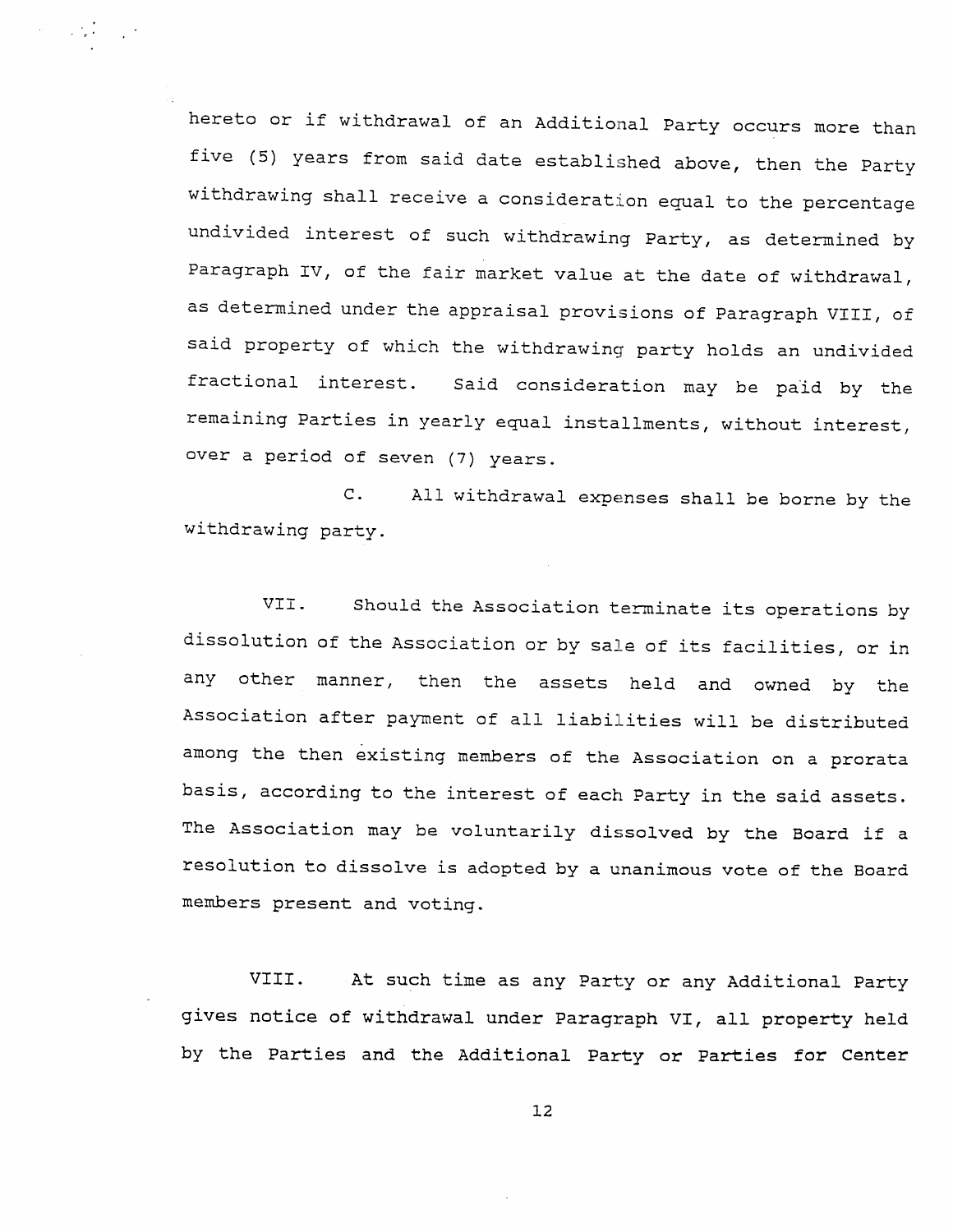purposes shall be appraised. Any appraisal of the value of the interest of the Parties shall include the appropriate adjustment for the value of the federal contribution for nonoperating expenditures made by each Party and the appreciation thereof. When a Party or Additional party withdraws, that Party shall bear all the appraisal expenses arising from said admission or withdrawal, as appropriate. All appraisals shall be by a qualified appraiser selected by the Board.

IX. This AGREEMENT constitutes the complete understanding among the Parties hereto and it shall not be amended in any respect unless by written agreement approved and executed by each Party hereto.

IN WITNESS WHEREOF, the School Board of the City of Hampton, the School Board of the City of Newport News, the School Board of the City of Poquoson, the School Board of York County, the School Board of Williamsburg-James City County, and the School Board of Gloucester County have caused this AGREEMENT to be signed in their names and on their behalf by their respective Chairmen and their seals to be affixed hereto and attested by their respective Clerks on the dates of each of these school boards.

THE SCHOOL BOARD OF THE CITY OF HAMPTON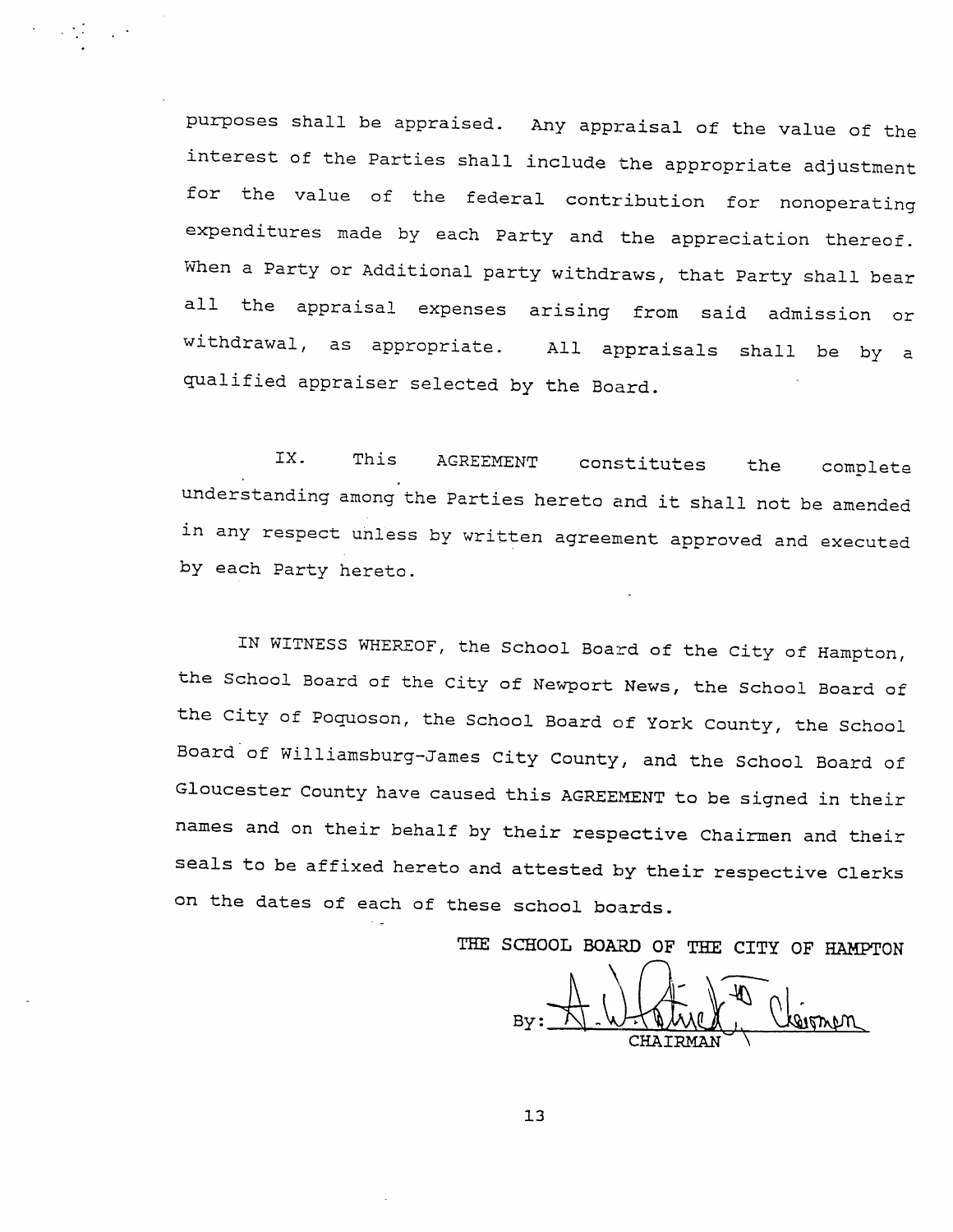ATTEST: Harril M  $By:$ **CLERK** 

THE SCHOOL BOARD OF THE CITY OF NEWPORT NEWS

 $By:$ CHAIRMAN

ATTEST:

 $\sigma_{\rm c}$  ,  $\sigma_{\rm c}$  ,  $\sigma_{\rm c}$  ,  $\sigma_{\rm c}$ 

By: Critis D. Lett

 $\ddot{\phantom{a}}$ 

THE SCHOOL BOARD/OF YORK COUNTY By: CHAIRMAN

ATTEST:

 $\mathcal{L}_{\mathrm{eff}}$ 

 $\ddot{\phantom{a}}$ 

nar (pr)  $puL$ By:

 $\sim 10^6$ 

THE SCHOOL BOARD OF WILLIAMSBURG-JAMES CITY COUNTY

<u>Ilanni</u>  $By:$ CHAIRMAN